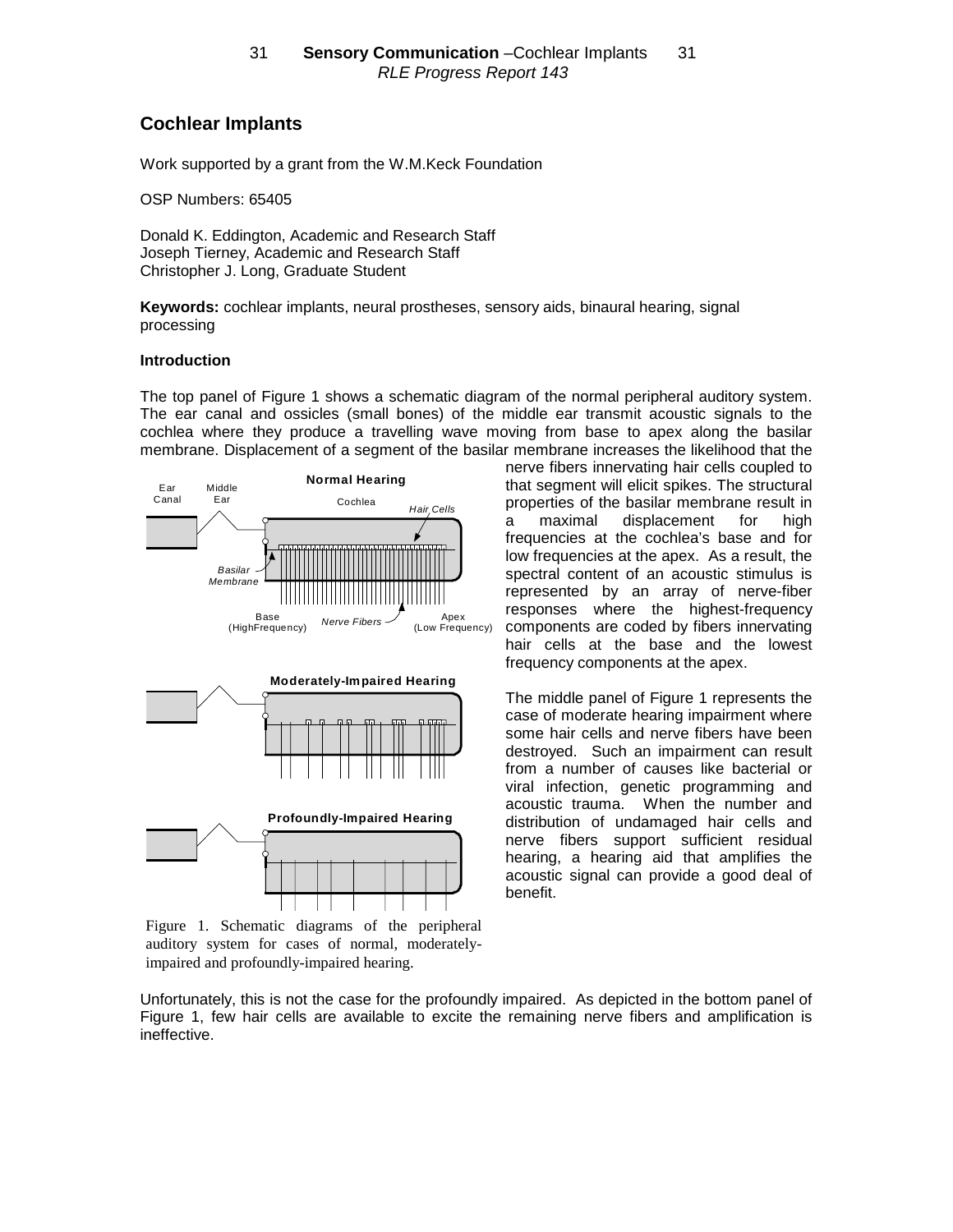Cochlear implants are devices designed to use electric stimulation of the remaining auditory-nerve fibers to restore a measure of hearing to the profoundly impaired. The basic structure of the device is diagrammed in Figure 2. An array of electrodes (unfilled circles) are surgically implanted



Figure 2. Schematic diagram of a cochlear implant system.

in the cochlea and connected to a sound processor. The sound processor (typically DSP-based) is programmed to translate the output of the microphone into electric stimuli delivered to the implanted electrodes. The number of processing and stimulation channels range from 4 to 24.

Evidence is accumulating to support the hypothesis that today's electrode systems are not be capable of providing more than six or eight channels of effective information. Studies that systematically increase the number of analysis channels and their associated electrodes show increasing performance from one to approximately seven channels but little, if any, additional benefit to reception in quiet beyond this number (e.g., Holmes, Kemker et al. 1987; Dorman, Dankowski et al. 1989; Lawson, Wilson et al. 1993; Lawson, Wilson et al. 1996; Brill, Gstottner et al. 1997; Fishman, Shannon et al. 1997; Kiefer, von Ilberg et al. 2000). One interpretation of these results is that as the number of electrodes/channels increases, the distance between stimulating electrodes decreases and this increases the cross-talk or interaction between electrodes. It is assumed that these interactions distort the information presented to the brain and limit the theoretical benefit of increasing the number of analysis channels. The measurements described below were designed to test this assumption by determining whether speech reception is negatively correlated with electrode interaction in 11 cochlear-implant subjects using 8-channel sound processing strategies.

## **Methods**

An adaptive (one-up, two-down), three-alternative, forced-choice procedure (Levitt 1971) was used to measure the threshold (THR) of a test electrode in three stimulation conditions: the test electrode stimulated alone  $(THR<sub>T</sub>)$ ; the test electrode stimulated in the presence of an in-phase, below-threshold, simultaneous stimulus delivered to a neighboring masker electrode ( $THR_{T_0M}$ ); and the test electrode stimulated in the presence of an out-of-phase, below-threshold, simultaneous stimulus delivered to the neighboring masker electrode ( $THR_{TmM}$ ).

All stimuli (test and masker) were 300ms, biphasic pulse trains (76.9 us/phase, 812 pps). The test stimulus was delivered to electrode #4 (monopolar configuration) of the eight-electrode array that is part of the Clarion implant system. The masker stimuli were presented to neighboring electrodes positioned 2 mm from the test electrode (e.g., Clarion electrodes #3 and #5).

Each masker electrode's threshold was measured  $(THR_M)$  and the masker level  $(ML)$  determined for each subject by selecting the lowest of the  $THR<sub>T</sub>$  and  $THR<sub>MS</sub>$  measured in that subject (THR<sub>min</sub>), and setting  $ML = 0.8$ \*THR<sub>min</sub>. An interaction index (II) was computed for each masker electrode/configuration using the following relationship<sup>1</sup>:

 $II = (THR<sub>TmM</sub>-THR<sub>TbM</sub>)/(2<sup>*</sup>ML).$ 

The interaction indices measured for the test/masker combinations in each subject were averaged to give a single interaction index for each subject.

<sup>&</sup>lt;sup>1</sup> Note that, theoretically, *II* varies from 0 to 1. In the case of no interaction,  $THR_{TmM} = THR_T$ ,  $THR_{TpM} =$ *THR<sub>T</sub>*, and *THR<sub>TmM</sub>*−*THR<sub>TpM</sub>* = 0. In the case of maximum interaction where the influence of the masker is as if the masker stimulus is delivered directly to the test electrode,  $THR_{TmM} = (THR_T+ML)$ ,  $THR_{TnM} =$  $(THR<sub>T</sub>-ML)$ , and  $THR<sub>TmM</sub>-THR<sub>TpM</sub> = 2*ML$ .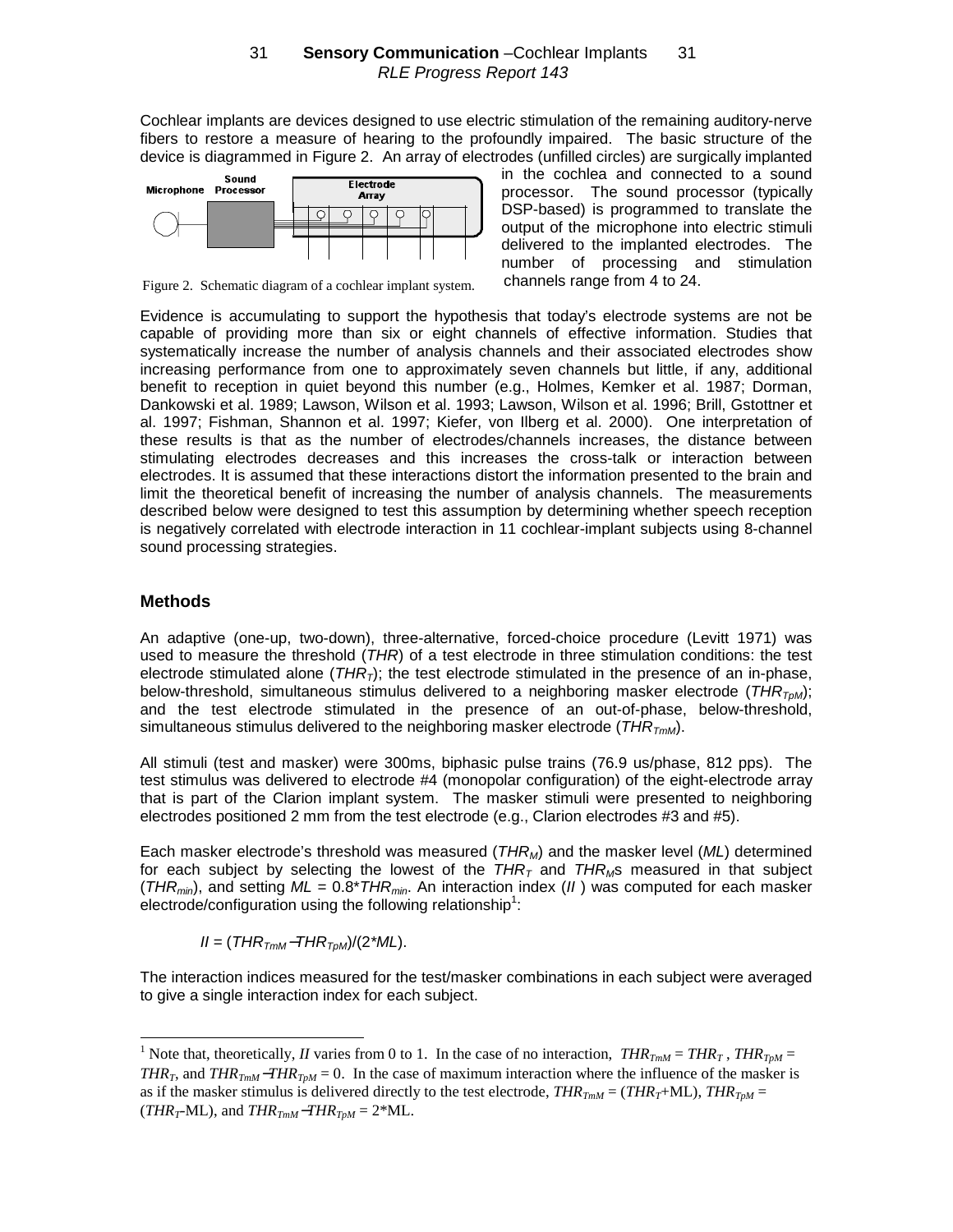Speech reception was measured using a single-syllable word test. The subject is seated in a sound-isolated room and the 50 single-syllable words of the NU6 list [e.g.,Owens, 1985 #59] are played in sequence to the subject from audio tape (no speechreading cues). The subject's task is to repeat each of the words he/she hears. From these results, an overall score is computed (percent correct).

#### **Results**



Figure 3 plots the single-syllable word score as a function of the mean Interaction Index (mean II) for the 11 subjects tested. These data show a strong negative correlation ( $r = 0.91$ ) between speech reception and mean II for 9 of the subjects tested. However, the two subjects with the highest mean IIs also post the best speech-reception scores. We continue to search for factors that account for the performance of these two subjects.

Figure 3. Scatter plot of single-syllable word recognition as a function of mean Interaction Index for 11 subjects using the standard Clarion implant system with 8-channel sound processing systems. The line represents a linear regression on the results from all but the two subjects noted.

The assumption that electrode interaction adversely impacts speech reception led to the Clarion HiFocus electrode system that is designed to reduce interaction by positioning the electrode contacts closer the excitable tissue. While these devices have not been implanted long enough for reliable measures of speech reception to be made, we have made psychophysical measures of electrode interaction.

The bar graph shown in Figure 4 plots the mean *II* for the 11 subjects implanted with the standard Clarion electrode and for 7 subjects implanted with the new HiFocus electrode. These results show that the mean *II* is significantly smaller for the HiFocus than for the standard electrode system (t-test, p<0.0001).